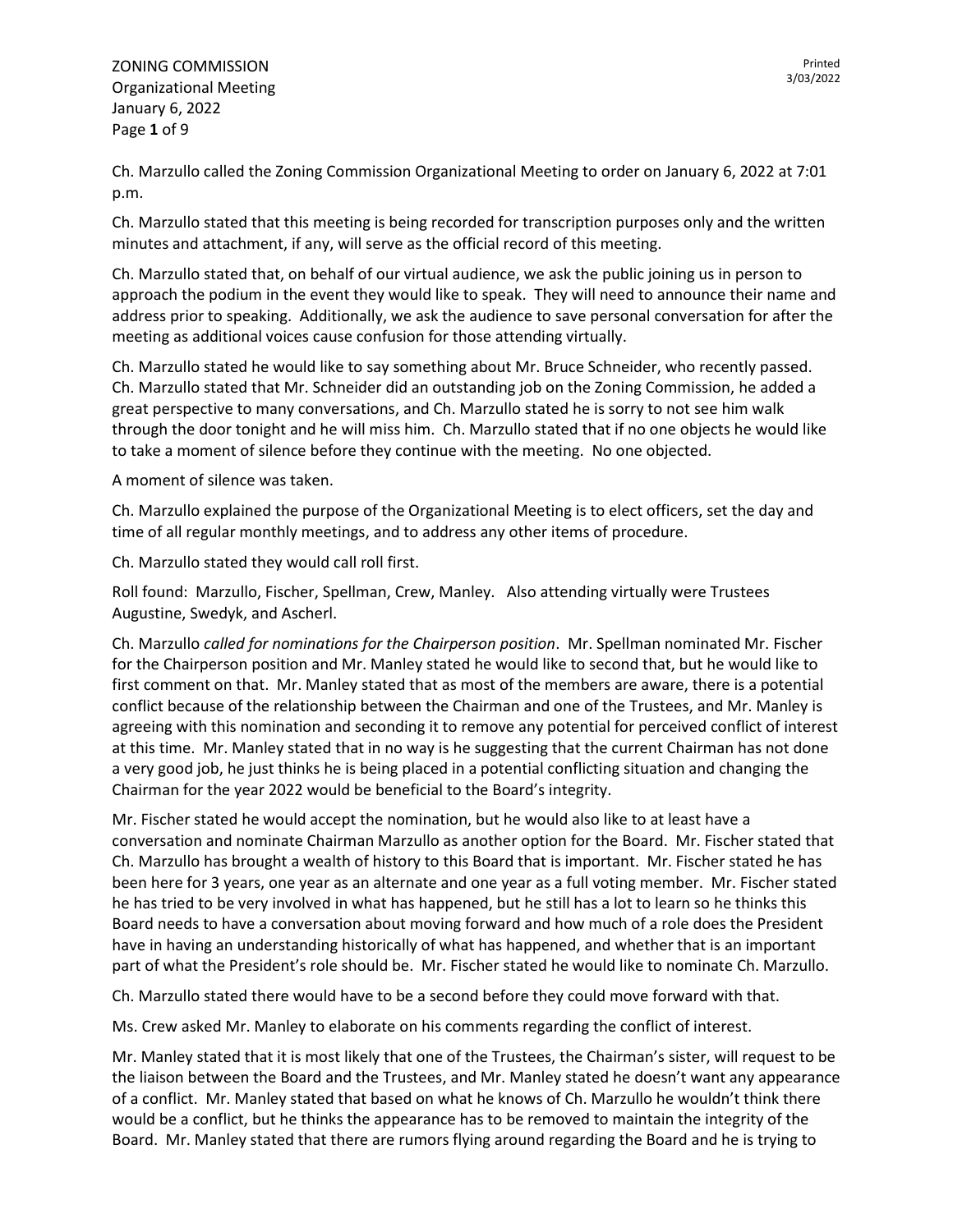ZONING COMMISSION Organizational Meeting January 6, 2022 Page **2** of 9

keep their integrity and he thinks it is in the Board's best interest to make this change at this time, whether permanent or temporary.

Mr. Spellman stated that in year's past, he has had a lot of training on Ohio Sunshine Laws and other related zoning matters, some of this being in terms of the appearance of conflict of interest. Mr. Spellman stated that this nomination is in no way about Ch. Marzullo's character. Mr. Spellman stated his past training has taught him that if there is so much of the appearance, eliminate that appearance of conflict of interest. Mr. Spellman stated that he would second what Mr. Manley stated.

Ch. Marzullo stated that if there is no second for his nomination, would anyone else be interested in being Zoning Chairman.

Ms. Crew stated that she feels that Ch. Marzullo did an outstanding job last year. Ms. Crew stated she obviously doesn't know what is going on and what has been said, but if there is an appearance of a conflict of interest then Ms. Crew agrees that Ch. Marzullo shouldn't be part of it, but she doesn't see it.

Ch. Marzullo stated that he is curious about Mr. Manley's comments regarding talk in the Township and would like to know if any of them pertain to him personally and he would be curious what they might be.

Mr. Manley stated that what he is talking about is that since he has been on this Board there has been talk about collusion, and he doesn't want that talk to continue. Ch. Marzullo stated that he can certainly see where there might be the perception of collusion and Mr. Manley stated, yes he would describe it as perception.

Ch. Marzullo stated if there are no other nominations, they will call for a vote.

Ms. Crew asked when Mr. Schneider's seat on the Board needed to be filled, why wasn't that seat filled by one of the Board's alternates at that time. Ch. Marzullo stated that he was going to discuss that during the Chairman's report. Ms. Crew stated that she is asking because Mr. Spellman made the nomination. Ch. Marzullo stated that there is nothing in the statute requiring an alternate to fill that position. Ms. Crew asked what past practice has been. Ch. Marzullo stated that past practice has been that the alternate fills the open seat. Ms. Crew asked why they changed it this time, and Ch. Marzullo stated that is a question for the Trustees. Ch. Marzullo stated that they wanted to make sure the two vacancies were filled so there was more than simply a quorum, so there could be two additional people involved in the discussion. Ch. Marzullo stated that Mr. Manley's term expired and he was reappointed, and Mr. Schneider's seat became vacant after his passing and they acted quickly to fill that seat.

Mr. Fischer stated that his understanding is that Mr. Schneider's vacancy became effective when he passed so the prior Trustees, as of last year, were able to fill that role because that role was open in 2021. The other vacancies didn't come into place until this year because the vacancies opened up at the end of 2021 because those terms ended at the end of 2021, so the new Trustees have to fill 3 positions. They have to fill Dave Manley's position, and they have to fill the two alternate positions. Mr. Fischer stated that his understanding is that there were 2 Trustees available, they voted to seat Dave Manley to continue his role, which then gave them a full Board, but they were not going to seat any alternates until they had a full Trustee presence.

Ch. Marzullo stated that there were two Trustees that filled one role and three Trustees filled Mr. Schneider's vacancy. Mr. Fischer stated the three Trustees from last year. Ch. Marzullo stated that is correct, the three Trustees from last year filled Mr. Schneider's role, and two Trustees reappointed Mr. Manley to his seat. Ch. Marzullo stated the Trustees did nothing regarding the alternates. Mr. Fischer stated that is why they don't have alternates tonight.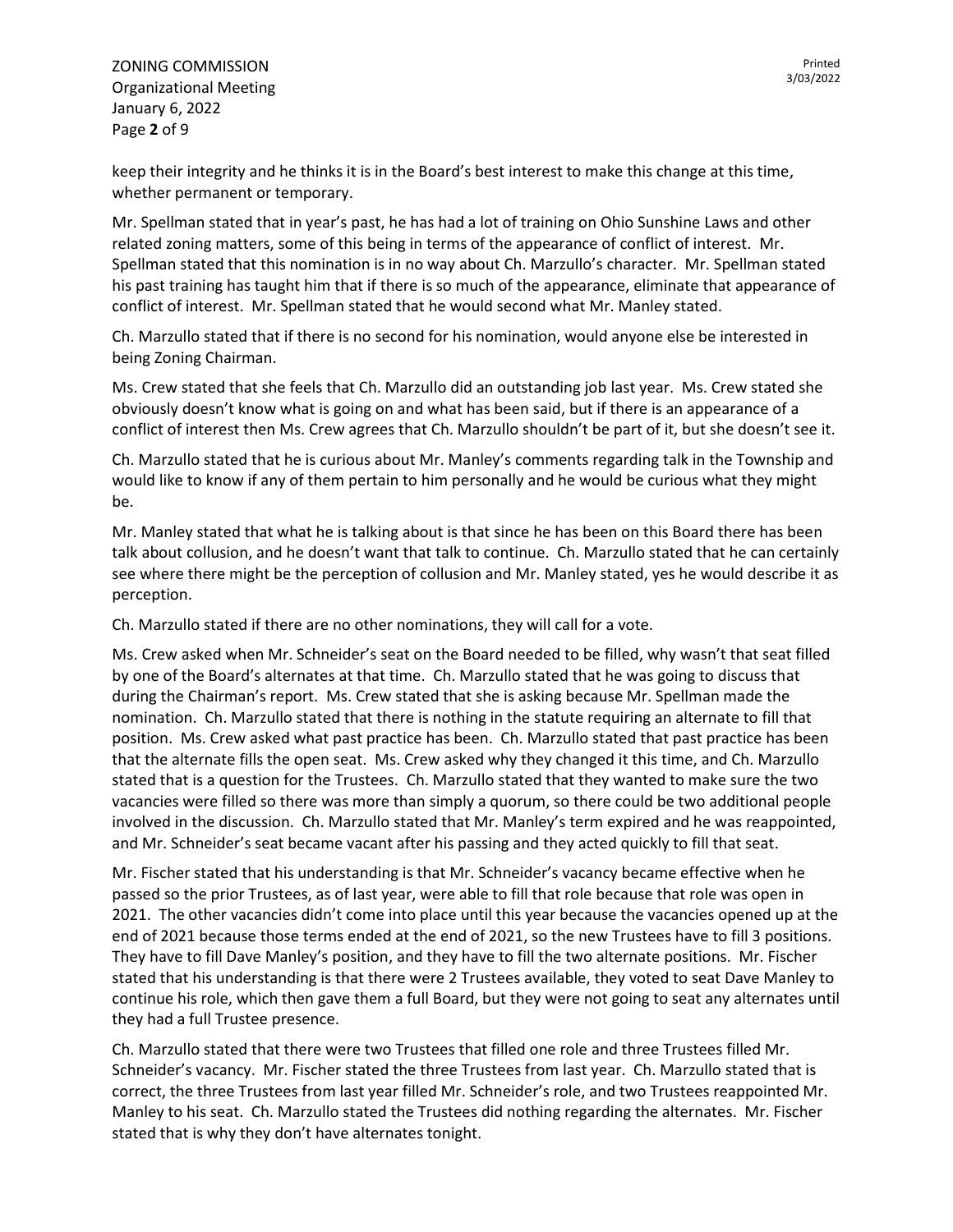Mr. Fischer stated he thinks Ms. Wrubel has been recommended as an alternate and he thinks that Mr. Schrader, who is in the audience has been recommended as an alternate, but neither one of them has been voted on.

Ms. Crew asked if they do not have an alternate, and Ch. Marzullo and Mr. Fischer stated, not officially, at this point.

Mr. Manley stated that, for what it's worth, he can give three occasions where an alternate was not appointed. Mr. Manley stated they generally follow that, but this is not a change in the sense that it never happened before.

Ms. Crew thanked them for the clarification.

Mr. Spellman stated that in addition to what Mr. Manley said, during his previous tenure on the Commission one of the things that he wanted to push for, which he tried for many years, was to get various new members of the Commission rotating through the various leadership spots. Mr. Spellman stated that, for the record, one of the reasons he is making the nomination for Mr. Fischer is he would like to see a rotation. That role is a very important role, and he thinks it is a good role for the other people on the Commission to have the opportunity to sit in to get a different perspective. Mr. Spellman stated it gives a different perspective of what it means to be on this Commission, so that is one of the other reasons he is making his nomination for Mr. Fischer. Mr. Spellman stated to Mr. Fischer that it is a step up and he may be a little nervous about it, but there are members on this Commission with experience who are here to help and guide him, including Ch. Marzullo, Mr. Manley, and himself.

Mr. Spellman stated it is Mr. Fischer's decision at this point to accept. Mr. Spellman stated he doesn't want to blindside him with this, but from his previous tenure, he has some thoughts and ideas on how he would like to see things go and that's why he made the nomination.

Ch. Marzullo stated that he would like to mention the tremendous addition of time required to be the Chairman. Ch. Marzullo asked Mr. Fischer if he accepts the nomination and Mr. Fischer accepted the nomination. Ch. Marzullo stated there were no other nominations so they will vote.

- No further discussion
- Roll was called

## **VOTE: Marzullo – Yes, Fischer – Yes, Spellman – Yes, Crew – yes, Manley – yes**

Ch. Marzullo stated that as new Chairperson, Mr. Fischer gets to run the remainder of the meeting.

Ch. Fischer *called for nominations for the Vice-Chairperson position*. Mr. Manley nominated Ms. Crew for the Vice-Chairman position. Seconded by Mr. Marzullo. Ms. Crew accepted the nomination. Ch. Fischer asked if there were any other nominations and there were none.

- No further discussion.
- Roll was called

## **VOTE: Marzullo – Yes, Fischer – Yes, Spellman – Yes, Crew – Yes, Manley – Yes**

Ch. Fischer read "All meetings will be open to the general public; advertised per the requirements of the Ohio Revised Code. Any interested party may request a notice of any regular or special meeting of the Zoning Commission by sending such request to the Zoning Clerk, and including self-addressed stamped envelope."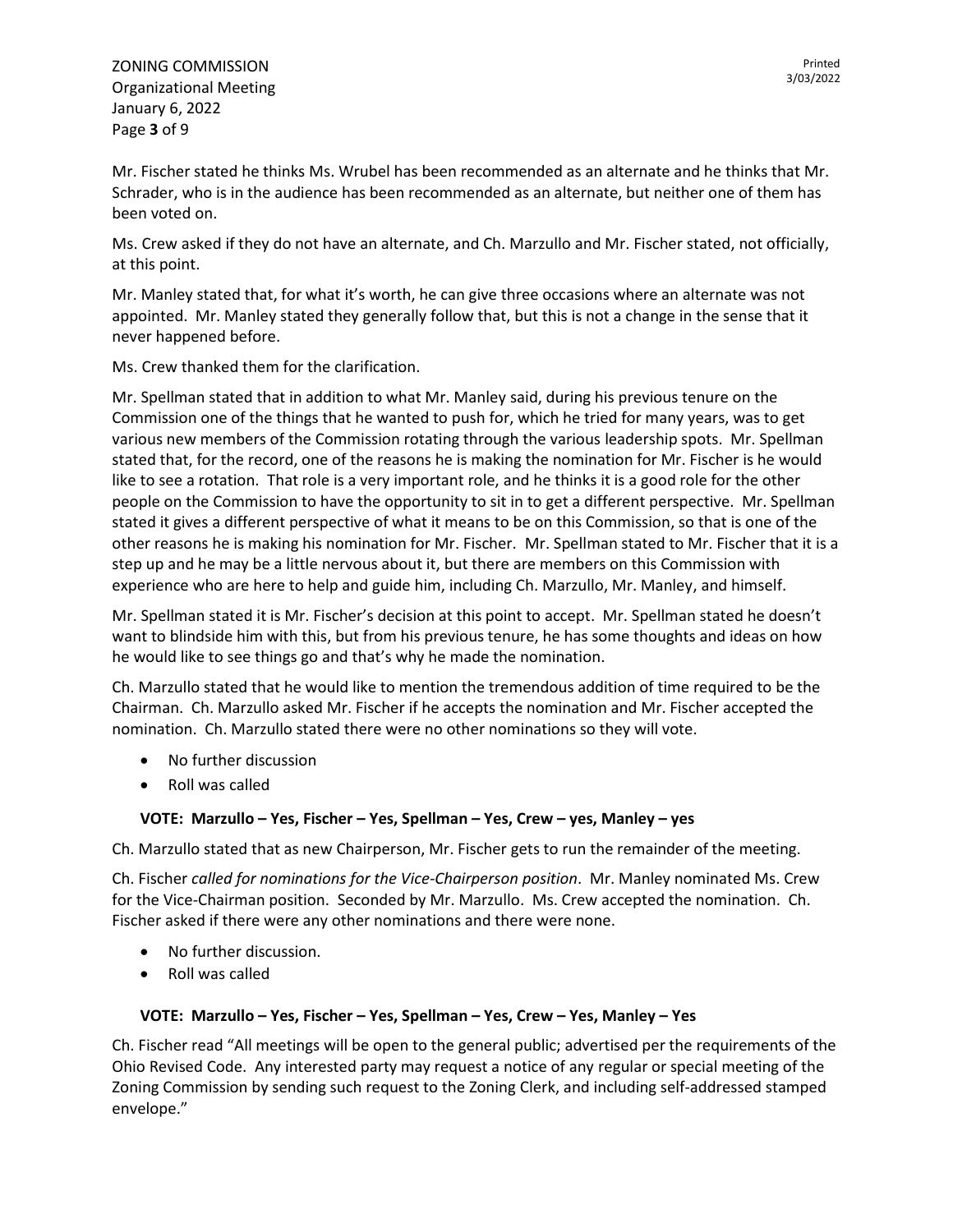Ch. Fischer recommended that language be changed to reflect that any interested party also has the option to provide an email address and request notification through email distribution.

Ch. Fischer stated he would entertain a motion to set the Regular monthly meeting on the first Thursday of each month to be called to order at 7:00 p.m.

- Mr. Spellman moved and Mr. Manley seconded
- No further discussion.
- Roll was called

## **VOTE: Fischer – yes, Marzullo– Yes, Spellman – yes, Crew– yes, Manley – yes**

Ch. Fischer read "Work sessions will be scheduled as needed, and advertised per the requirements of the Ohio Revised Code. Work Sessions will be called to order at 7:00 p.m."

- Ms. Crew moved and Mr. Marzullo seconded.
- No further discussion.
- Roll was called

#### **VOTE: Fischer – yes, Marzullo – yes, Spellman – yes, Crew – yes, Manley – yes**

Ch. Fischer read "Public Hearings will be scheduled as needed, and advertised per the requirements of the Ohio Revised Code."

- Ms. Crew moved and Mr. Marzullo seconded.
- No further discussion.
- Roll was called

#### **VOTE: Fischer – yes, Marzullo – yes, Spellman – yes, Crew – yes, Manley – yes**

Ch. Fischer read: "Procedures for various meeting business matters". Mr. Fischer moved to adopt the following procedures:

"All Zoning Commission meetings will be electronically recorded, for transcription purposes only; To have minutes of the monthly meetings, and any other meeting, minutes, mailed, or electronically mailed to all members of the Commission, so as to be received at least one week prior to the next regular monthly meeting."

Ms. Crew stated that she has never received the minutes a week before the meeting, and it is usually the day before or the day of the meeting. Discussion followed regarding the need to receive the minutes with enough time to review them, and it was decided to keep the language as is and have a discussion regarding the need to receive the minutes at least a week prior to the meeting.

- Ms. Crew moved and Mr. Spellman seconded.
- No further discussion.
- Roll was called

## **VOTE: Fischer – yes, Marzullo – yes, Spellman – yes, Crew – yes, Manley – yes**

Ch. Fischer read the following and then requested a motion: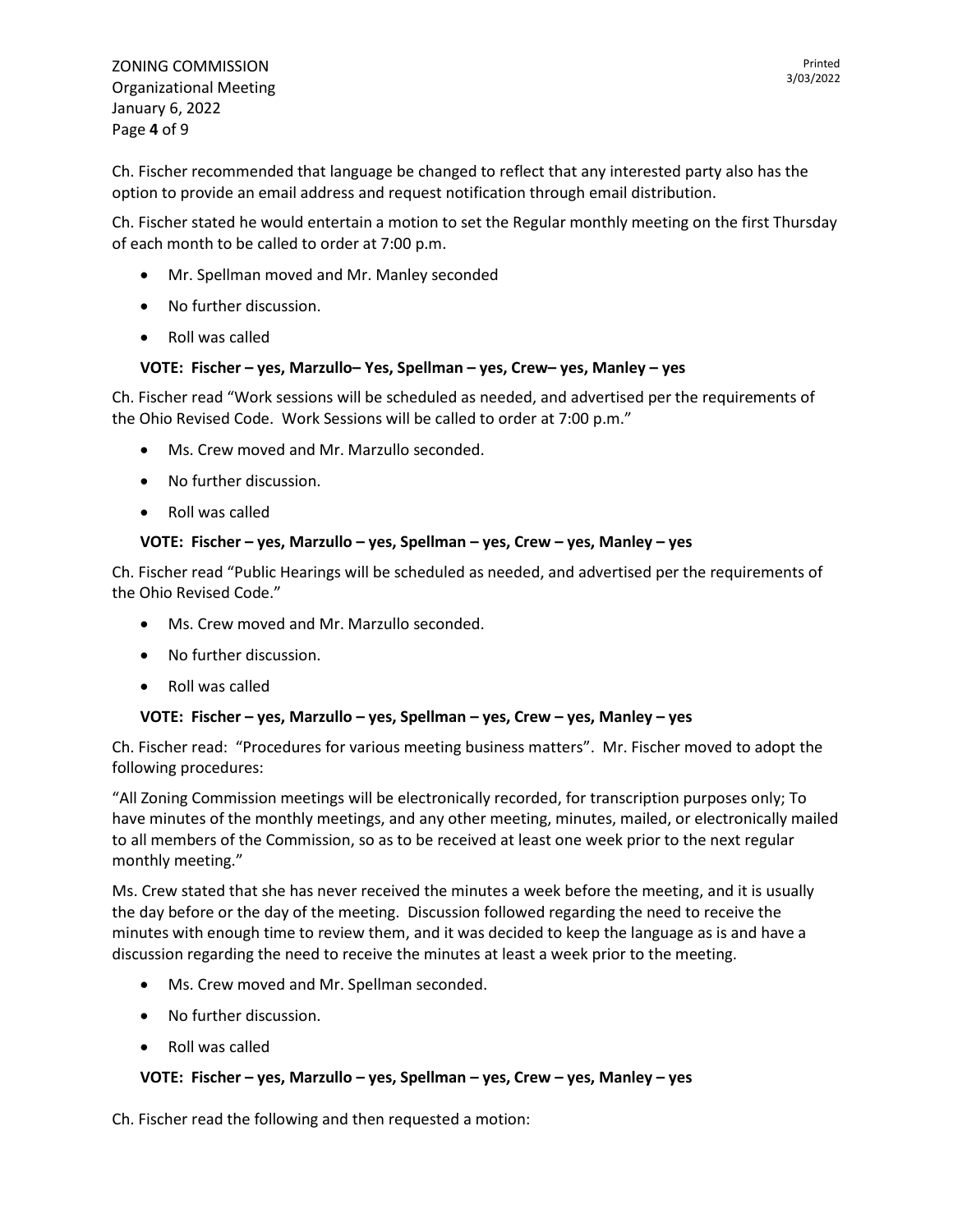"All new business matters (other than Amendment proposals) to be considered at a regular monthly meeting are to be received by the Zoning Office no later than the 10th of the previous month. For an \*amendment proposal, the applicant should just request to be placed on the agenda. For site plan reviews, pursuant to Chapter 11, the plan must first be reviewed by the Zoning Inspector and certified for meeting all submission requirements and then submitted to the Zoning Commission no later than the 10th of the previous month.

\*For Amendment proposals: The applicant, at a regular meeting, must submit/file amendments in person. This is because of various time limits."

- Mr. Manley moved and Mr. Marzullo seconded.
- No further discussion.
- Roll was called

## **VOTE: Fischer – yes, Marzullo – yes, Spellman – yes, Crew – yes, Manley – yes**

Ch Fischer read "Zoning Commission Members with expiring terms need to notify the Board of Trustees in writing (email is acceptable) of their interest to serve as a Zoning Board member by November  $15<sup>th</sup>$ .

Ch. Fischer entertained a motion:

- Ms. Crew moved and Mr. Marzullo seconded.
- No further discussion.
- Roll was called

## **VOTE: Fischer – yes, Marzullo – yes, Spellman – yes, Crew – yes, Manley – yes**

Ch. Fischer read "The participation of a Zoning Commission Member who is designated to represent the Zoning Commission Board will be by request of the Zoning Board Chairman and the approval by the Trustee liaison, on an as needed basis. This will be based on purpose, subject matter and availability."

Mr. Spellman asked for an explanation of this procedure. Mr. Manley stated that an example would be they have the Comprehensive Plan coming up and he will be representing the Zoning Board. Mr. Manley stated this would be a current example of what this language means.

Ch. Fischer entertained a motion:

- Mr. Spellman moved and Ms. Crew seconded.
- No further discussion.
- Roll was called

## **VOTE: Fischer – yes, Marzullo – yes, Spellman – yes, Crew – yes, Manley – yes**

Ch. Fischer read "Appointment of a member to attend the Medina County Planning Commission Meetings, when required by a filing from Hinckley." He added although it calls for a nomination, historically the Chairman has attended the meetings. Ch. Fischer stated he is open to doing it, but if there is someone else that would like to attend the Medina County Planning Commission meetings, they are welcome to do that.

- Mr. Spellman made a motion to appoint Ch. Fischer and Mr. Marzullo seconded.
- No further discussion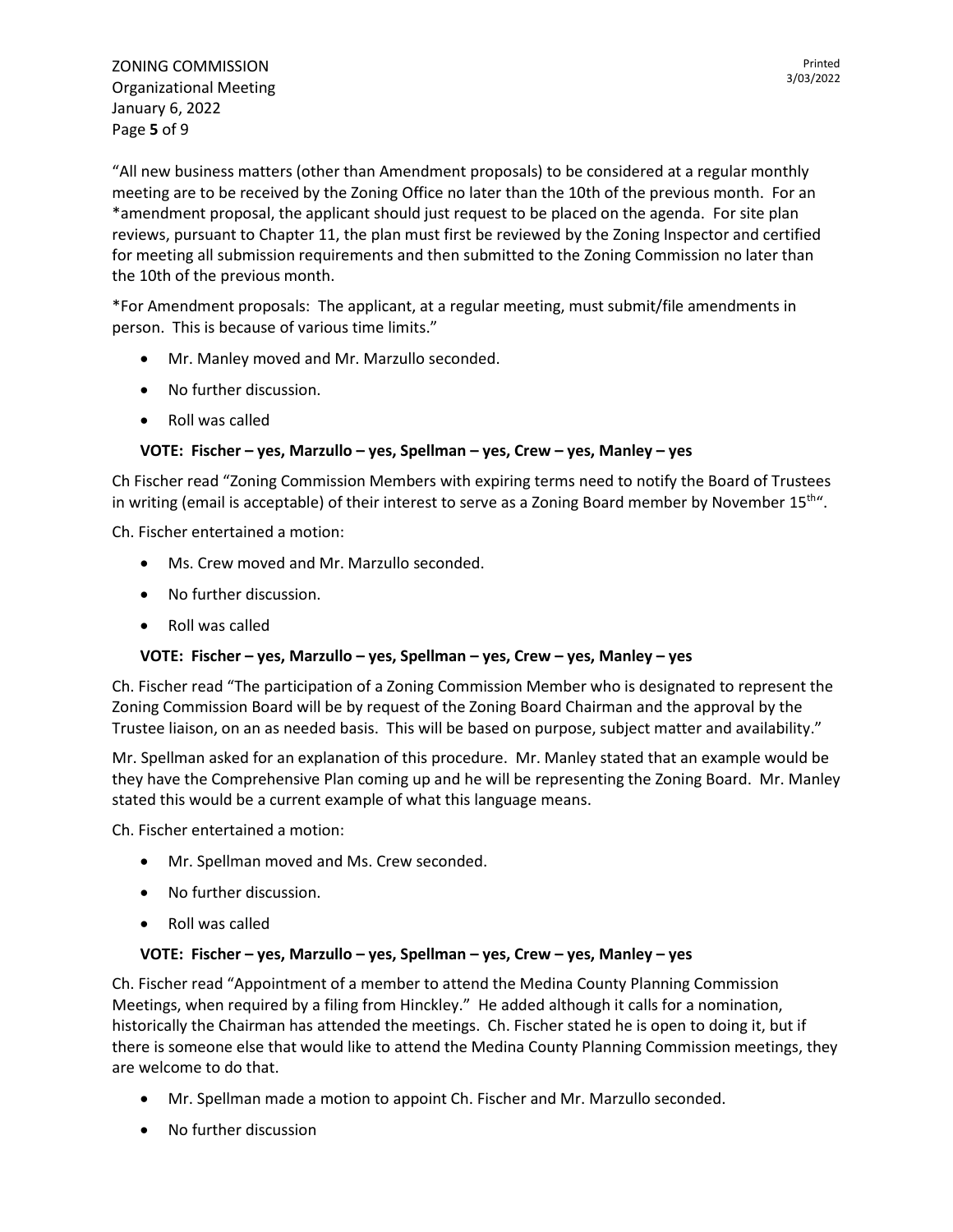ZONING COMMISSION Organizational Meeting January 6, 2022 Page **6** of 9

• Roll was called

#### **VOTE: Fischer – yes, Marzullo – yes, Spellman– yes, Crew – yes, Manley – yes**

Ch. Fischer read: "Establish a Hinckley Township Zoning Commission email address for each member and alternate (i.e. [bkman.htzc@provider](mailto:bkman.htzc@provider) of choice)". Ch. Fischer stated he believes they all have one.

Ch. Fischer entertained a motion:

- Mr. Marzullo moved and Mr. Spellman seconded.
- No further discussion
- Roll was called

#### **VOTE: Fischer – yes, Marzullo – yes, Spellman – yes, Crew – yes, Manley – yes**

Procedures under Chapter 11 allowing the Zoning Commission to hire a third-party consultant.

Ch. Fischer read "A Third-Party Consultant will be utilized as needed. For example, Site Plan Reviews or when deemed necessary by the Hinckley Township Zoning Commission Chairman or by a majority vote of the Hinckley Township Zoning Commission. The Chairman will work with the Trustee liaison to identify and engage prospective consultants and the duties of the consultant may include but will not be limited to the following:

- *1.* Review of a preliminary and/or final site plan for compliance with the Hinckley Township Zoning Code
- *2.* Attendance at any preliminary and/or final site plan review or reviews
- *3.* Attendance at any preliminary or final site review
- *4.* Recommendations of improvements to the plan to better serve our code and comprehensive plan
- *5.* Review of a preliminary and/or final site plan for compliance with the Hinckley Township Zoning Code

Ch. Fischer entertained a motion:

- Ms. Crew moved and Mr. Marzullo seconded.
- No further discussion
- Roll was called

#### **VOTE: Fischer – yes, Marzullo – yes, Spellman – yes, Crew – yes, Manley – yes**

With regard to length of regular meetings, Ch. Fischer read as follows and entertained a motion to adopt the following procedures:

- Meetings (Regular, Work Session or Public Hearings or any combinations of those in a given day) will be capped at two hours of duration.
- The Hinckley Township Zoning Commission can choose at that time by motion to extend the meeting by duration set within that motion.
- And/or the remaining items on the agenda will be rolled over to the next monthly meeting.

Ch. Fischer asked for a motion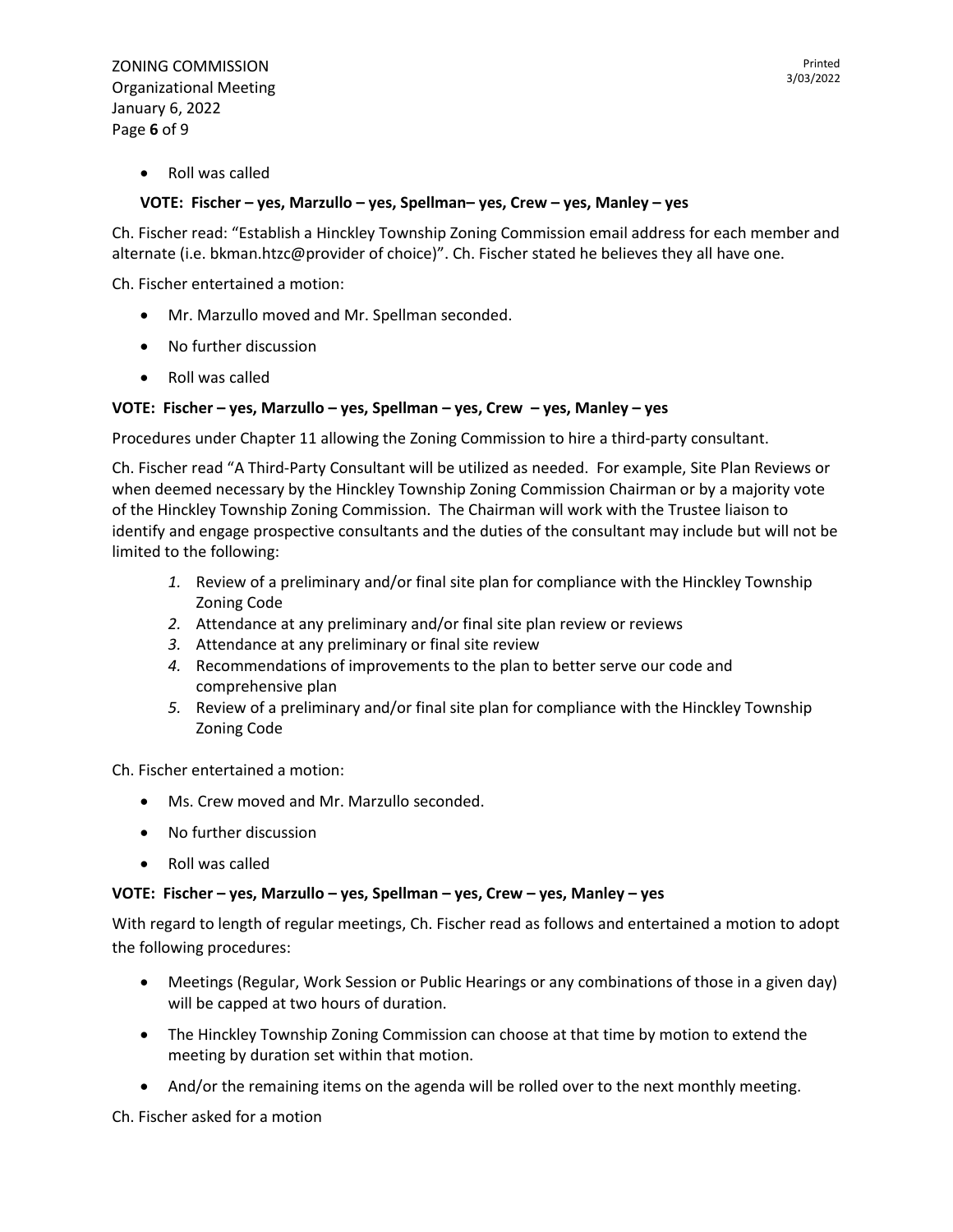ZONING COMMISSION Organizational Meeting January 6, 2022 Page **7** of 9

- No further discussion
- Roll was called

# **VOTE: Fischer – yes, Marzullo – yes, Spellman – yes, Crew – yes, Manley– yes**

Need for Community exposure for all members of the Zoning Commission (Voting and Alternates).

Ch. Fischer read "It is strongly recommended that each member of the Zoning Commission attend one Medina County Planning Commission meeting during the year." Ch. Fischer stated that he believes that can be done virtually. Ms. Crew stated she did attend one virtually, but you cannot speak during the meeting, and Ms. Crew is not sure if they have continued to have the virtual meetings. Mr. Spellman stated that he was around when this particular item was introduced and the idea behind it was for education of the Commission and to give exposure to the Board members to the various entities that the Board partners with. Mr. Spellman stated they may want to consider having each member sit in on a Board of Zoning Appeals meeting also to further their education and for insight on how the other entities they partner with work. Ch. Fischer asked if he is suggesting an amendment and Mr. Spellman stated no, he is just giving some context. Ms. Crew stated she believes it is a value and she attends a lot of things virtually. Mr. Manley stated he has attended meetings as well. Ch. Fischer entertained a motion as it is written:

- Ms. Crew moved and Mr. Spellman seconded.
- No further discussion
- Roll was called

## **VOTE: Fischer – yes, Marzullo – yes, Spellman – yes, Crew – yes, Manley – yes**

Ch. Fischer called for any additional procedures or additional business.

Mr. Spellman stated that he left the Commission about 3 or 4 years ago and the world has changed. At the time he had served just short of 11 years. Through training and education, they were always educated that the Zoning Commission meetings are publicly accessible and the public is welcome to sit in, but it's in a listen only type of fashion. In the past there was no public participation unless the Chair gave them the opportunity at the end of the meeting.

Mr. Spellman stated he is bringing this up because, unless the law has changed, these Commission meetings are open to the public to listen in, and it is up to the Commission if they want to give the public an opportunity to speak. Mr. Spellman stated that during his time as Chairman, he valued the input from the public but did hold that input until the end of the meeting.

Mr. Spellman recommend a motion that they give the public an active time to participate in these meetings to weigh in.

Mr. Marzullo stated that he disagrees. Mr. Marzullo stated he thinks it is important to get public opinion on the current topic being discussed before they move to a separate topic. Mr. Marzullo stated he believes they should get public opinion before they have it in their minds that the topic is settled and then at the end they open it back up, someone makes a valid point and then they have to come back and reopen what they thought was settled. Mr. Marzullo stated that, ultimately, he believes it will lead to more continuance and longer meetings. Mr. Marzullo stated he believes it is of tremendous value to allow the public to speak throughout the course of meeting on the specific topics being discussed.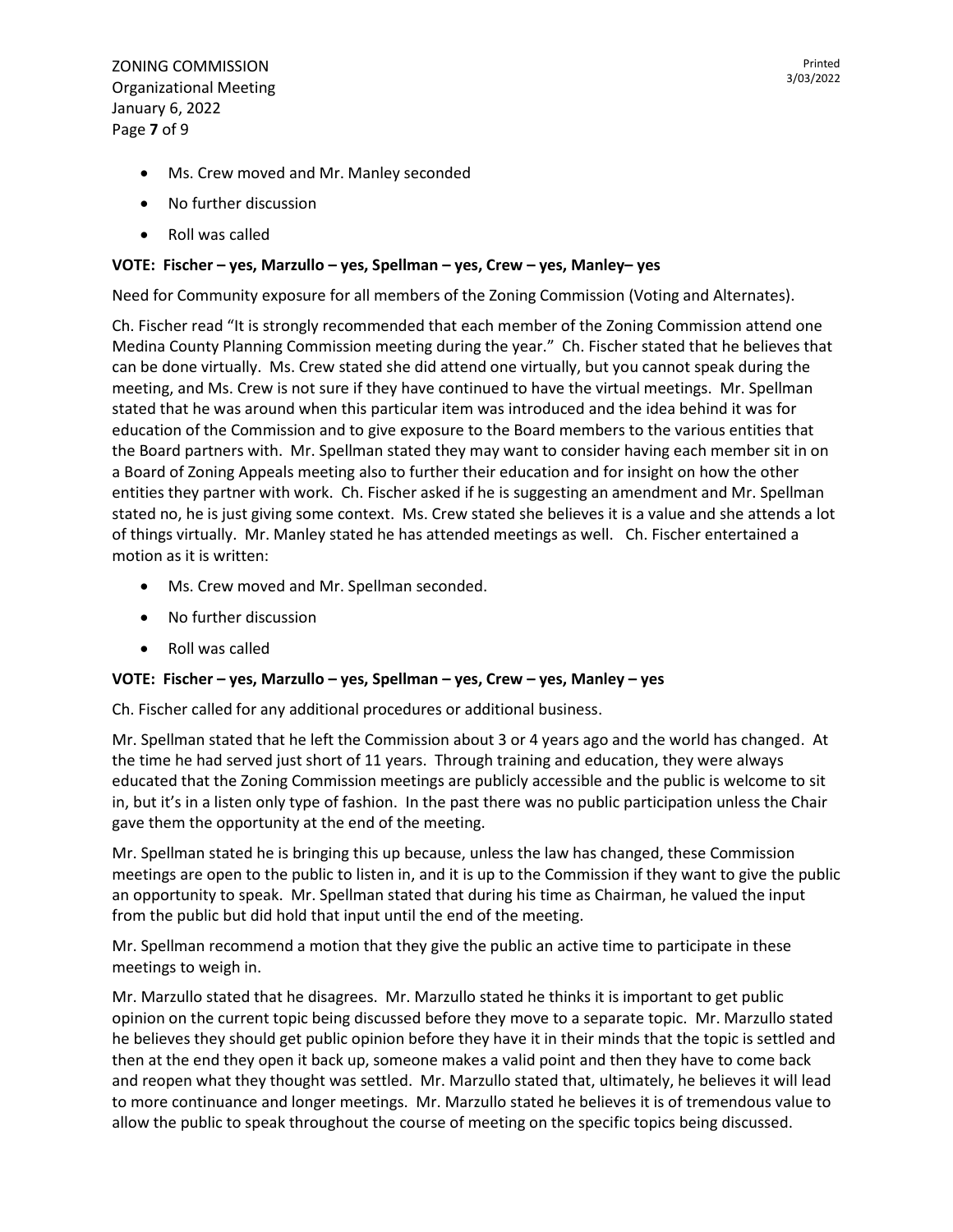ZONING COMMISSION Organizational Meeting January 6, 2022 Page **8** of 9

Mr. Manley stated that there are public hearings where things can be discussed, so it's not like the public is cut out of their suggestions, they have a second opportunity to speak at public hearings. Mr. Manley finds it very disruptive when people get up and talk during the meetings, so he would like to allow time at the end of the meeting for the public to make their comments.

Mr. Spellman stated he believes it is important to get the feedback but he feels it might be disruptive. Mr. Spellman stated that there are multiple meetings and conversations on each topic, and allowing time at the end of the meeting so they are not disrupted is sufficient. The public has the ability to send communication, formal and informal, directly to the Chairman and to the Township. Mr. Spellman stated this is his opinion.

Ch. Fischer stated that he agrees with Mr. Marzullo that they have gotten some very valuable comments throughout the meetings, which has helped them re-guide their conversation and focus more quickly on what they need to focus on. Ch. Fischer suggested that they work with this and make sure they are noting that they do have a period of time reserved at the end, but also if they can provide some ability to have flexibility, particularly on the instances where several topics are being discussed and maybe at that point it makes sense to provide some comments throughout that section. Ch. Fischer recommended they continue with what Mr. Spellman said regarding a period of time at the end of the meeting to be reserved for public comment, unless otherwise recognized by the Chairman and that way the Chairman has some discretion to provide public comments earlier in the meeting as they might see fit based on how the conversation is going and what topics are being discussed. Mr. Marzullo stated that it always has been at the discretion of the Chairman. Mr. Marzullo stated that he believes that before moving on when there is a hotly debated topic, it is disingenuous to hold public comment to the end knowing that a lot of people are there for that one topic, and he feels they are saying they want to limit the amount of public interaction.

Mr. Spellman commented that it is not a limitation, it is keeping a procedure. Mr. Spellman stated that he doesn't believe, based on law, that the public is even provided that ability or that they have to provide the public that ability. Mr. Marzullo stated they don't have to, but it is the proper thing to do. Mr. Spellman stated that it is the proper thing to do and it is up to the Chairman's discretion, but he would like to see this made into a form of procedure that can't be challenged.

Ms. Crew stated that she agrees with Ch. Fischer's suggested text.

There were no other comments.

Ch. Fischer read the proposed following procedure:

"A period of time at the end of the meeting will be reserved for public comment, unless otherwise recognized by the Chairman." Ch. Fischer entertained a motion.

- Ms. Crew moved and Mr. Spellman seconded.
- No further discussion
- Roll was called

## **VOTE: Fischer – yes, Marzullo – yes, Spellman – yes, Crew – yes, Manley – yes**

Ch. Fischer asked if there was any other discussion and there was none.

Ch. Fischer stated that he would entertain a Motion to adjourn the Organizational Meeting.

• Mr. Marzullo moved and Ms. Crew seconded.